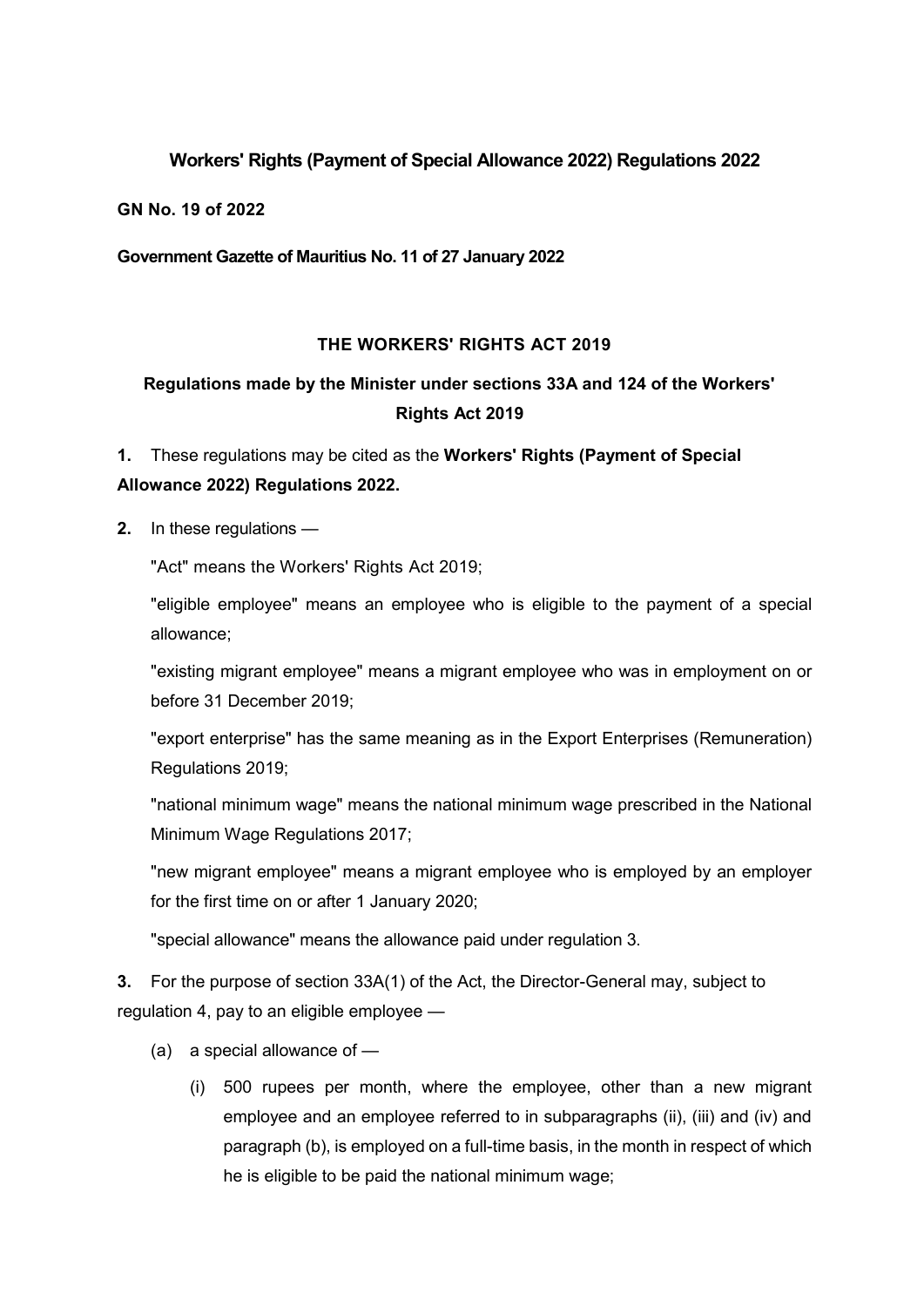- (ii) 1,200 rupees per month, made up of one allowance of 860 rupees and another allowance of 340 rupees, where the employee, other than a new migrant employee and an employee referred to in subparagraphs (i), (iii) and (iv) and paragraph (b), is employed on a full-time basis in an export enterprise in the month in respect of which he is eligible to be paid the national minimum wage;
- (iii) 500 rupees per month, where the employee, other than an employee referred to in paragraph (b), is an existing migrant employee employed on a full-time basis in an enterprise, other than an export enterprise, in the month in respect of which he is eligible to be paid the national minimum wage;
- (iv) 860 rupees per month, where the employee, other than an employee referred to in paragraph (b), is an existing migrant employee employed on a full-time basis in an export enterprise in the month, in respect of which, he is eligible to be paid the national minimum wage;
- (b) a special allowance, per month, equivalent to
	- (i) the difference between his basic wage or salary and 11,075 rupees, where the employee, other than a migrant employee, is a full-time employee in an enterprise, other than an export enterprise, and is paid in the month in respect of which the allowance is payable, a basic wage or salary that is more than the national minimum wage but less than 11,075 rupees;
	- (ii) the difference between his basic wage or salary and 10,935 rupees, where the employee, other than a migrant employee, is a full-time employee in an export enterprise and is paid, in the month in respect of which the allowance is payable, a basic wage or salary that is more than the national minimum wage but less than 10,935 rupees;
	- (iii) the difference between his basic wage or salary and 11,075 rupees, where the employee is an existing migrant employee employed on a full-time basis in an enterprise other than an export enterprise and is paid, in the month in respect of which the allowance is payable, a basic wage or salary, that is more than the national minimum wage but less than 11,075 rupees;
	- (iv) the difference between his basic wage or salary and 10,735 rupees, where the employee is an existing migrant employee employed on a full-time basis in an export enterprise and is paid, in the month in respect of which the allowance is payable, a basic wage or salary that is more than the national minimum wage but less than 10,735 rupees;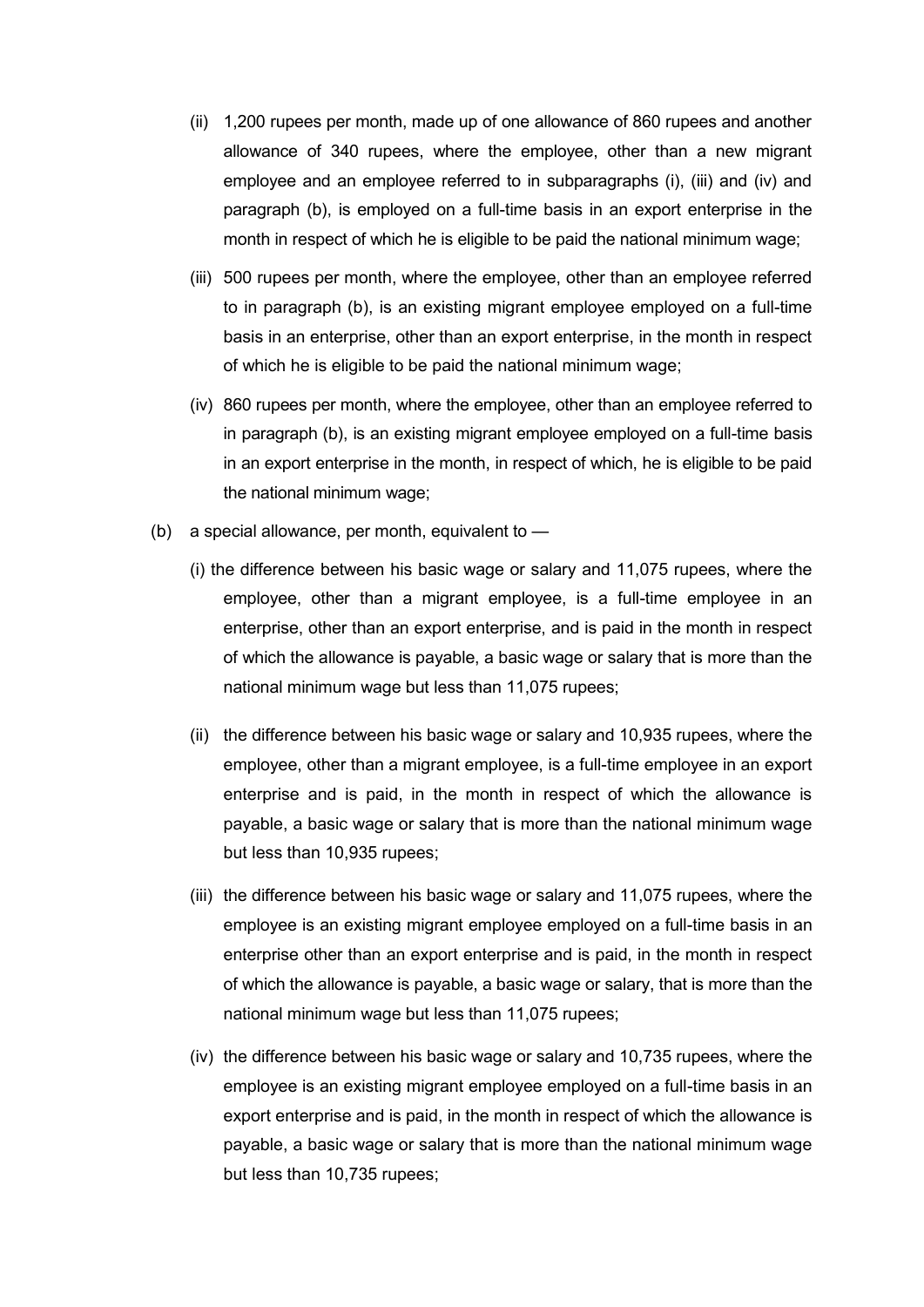(c) in addition to the special allowance specified in subparagraphs  $(a)(ii)$  and  $(b)(ii)$ , a special allowance of 140 rupees as part payment of the additional remuneration payable under the Workers' Rights (Additional Remuneration) (2022) Regulations 2022, where the employee, other than a migrant employee, is employed on a fulltime basis in an export enterprise and drawing a monthly basic wage or salary not exceeding 50,635 rupees per month.

**4.** Where an employee has more than one full-time employment, he shall, if applicable, benefit from a special allowance only in respect of the employment from which he derives the highest basic salary.

**5.** (1) The Director-General shall credit into a bank account in the name of an eligible employee any special allowance payable under these regulations.

(2) For the purpose of this regulation, every eligible employee shall submit to the Director-General, details of his bank account in such form and manner as the Director-General may determine.

**6.** The Director-General may, for the month of December 2022, pay to every eligible employee, in addition to the special allowance referred to in regulation 3, an additional sum equivalent to that allowance.

**7.** (1) For the purposes of these regulations, every employer, other than an export enterprise, shall, not later than 20 days after the end of every month, submit to the Director-General, in such form and manner as the Director-General may determine —

- (a) a list of employees who have taken up employment during the preceding month and whose monthly basic wage or salary does not exceed 11,075 rupees; and
- (b) such other information and particulars as the Director-General may require.

(2) An export enterprise shall, not later than on the twentieth of every month, submit to the Director-General in respect of that month, in such form and manner as the Director-General may determine —

- (a) a list of employees who were in employment during the month and whose monthly basic wage or salary does not exceed 50,775 rupees; and
- (b) such other information and particulars as the Director-General may require.

**8.** Where an employee has been paid any sum in excess of the amount of special allowance to which he is entitled, the Director-General may recover such excess amount

—